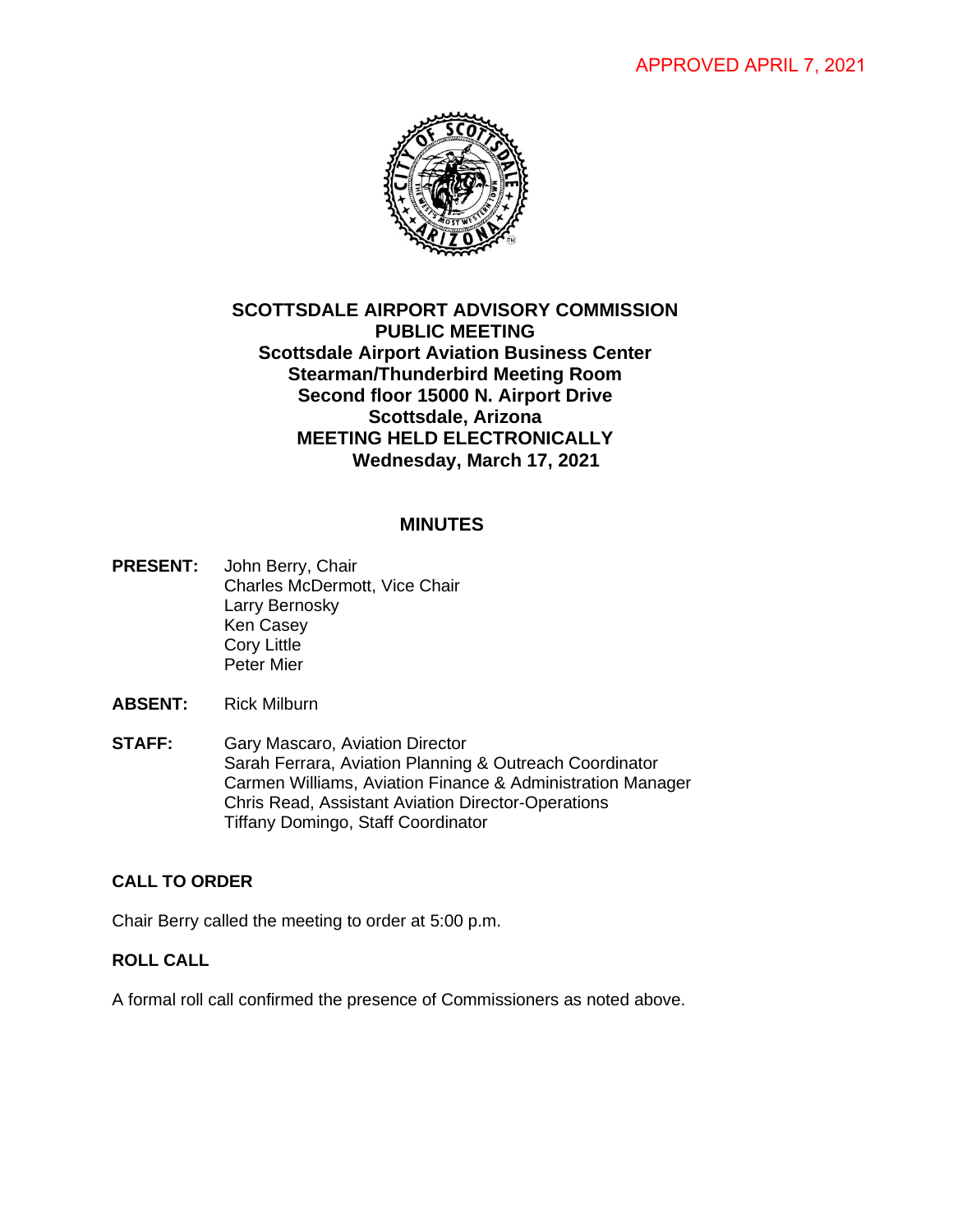#### **AVIATION DIRECTOR'S REPORT**

Gary Mascaro, Aviation Director, welcomed Ken Casey back as an Airport Advisory Commission member. Mr. Mascaro shared the Airport's excitement about the upcoming Barrett-Jackson Collector Car Auction this weekend. The Airport is prepared for this event and has been very busy with aircraft activity.

1. Regular Meeting: February 17, 2021

It was noted that the minutes should reflect Chair Berry opened the meeting.

COMMISSIONER BERNOSKY MADE A MOTION TO APPROVE THE REGULAR MINUTES OF FEBRUARY 17, 2021 AS AMENDED TO REFLECT CHAIR BERRY OPENING THE MEETING. COMMISSIONER MIER SECONDED THE MOTION, WHICH CARRIED 6/0 WITH CHAIR BERRY, VICE CHAIR MCDERMOTT, COMMISSIONERS BERNOSKY, CASEY, LITTLE AND MIER VOTING IN THE AFFIRMATIVE WITH NO DISSENTING VOTES.

## **PUBLIC COMMENTS**

No comments were submitted.

## **REGULAR AGENDA ITEMS 1-17**

1. Discussion and Input Regarding Financial Report for December, 2020

Carmen Williams, Aviation Finance and Administration Manager, stated that the approved budget for revenues through January was \$2.9 million with actuals at \$3.7 million. For expenses, the budget was just under \$1.5 million and the actuals were right on target. For the January monthly comparison to last year, there was \$704,000 in revenue, compared to last year's revenues of \$489,000. Fuel sales, transient landing and parking fees and U.S. Customs accounted for the \$170,000 variance over last year. Expenses are higher this year at \$272,000 compared to last year at \$226,000. The variance is small and due to one-time expenses related to consultants and professional services. The Aviation Fund cash balance is \$6.3 million as of January 31st. January fuel revenues are well ahead of last year. For the January comparison, jet gallons sold by the FBOs are up 46.8 percent. AVGAS is up 41.6 percent and Airpark fuel is down 14.8 percent over last January. Overall for the month, gallons are up 28.3 percent. For fiscal year to date, jet fuel sales are up 30.8 percent. AVGAS is up 10.4 percent. Airpark fuel is down by just under 3 percent. Actual gallons pumped year to date total 6.7 million, a nearly 19 percent increase over last year.

2. Discussion and Input Regarding Monthly Construction Report

Chris Read, Assistant Aviation Director-Operations, stated that the second phase of the box hangars are approximately 10 percent complete on a financial basis. Footer work and masonry installation is in progress. Design has been completed for the runway rehab project. The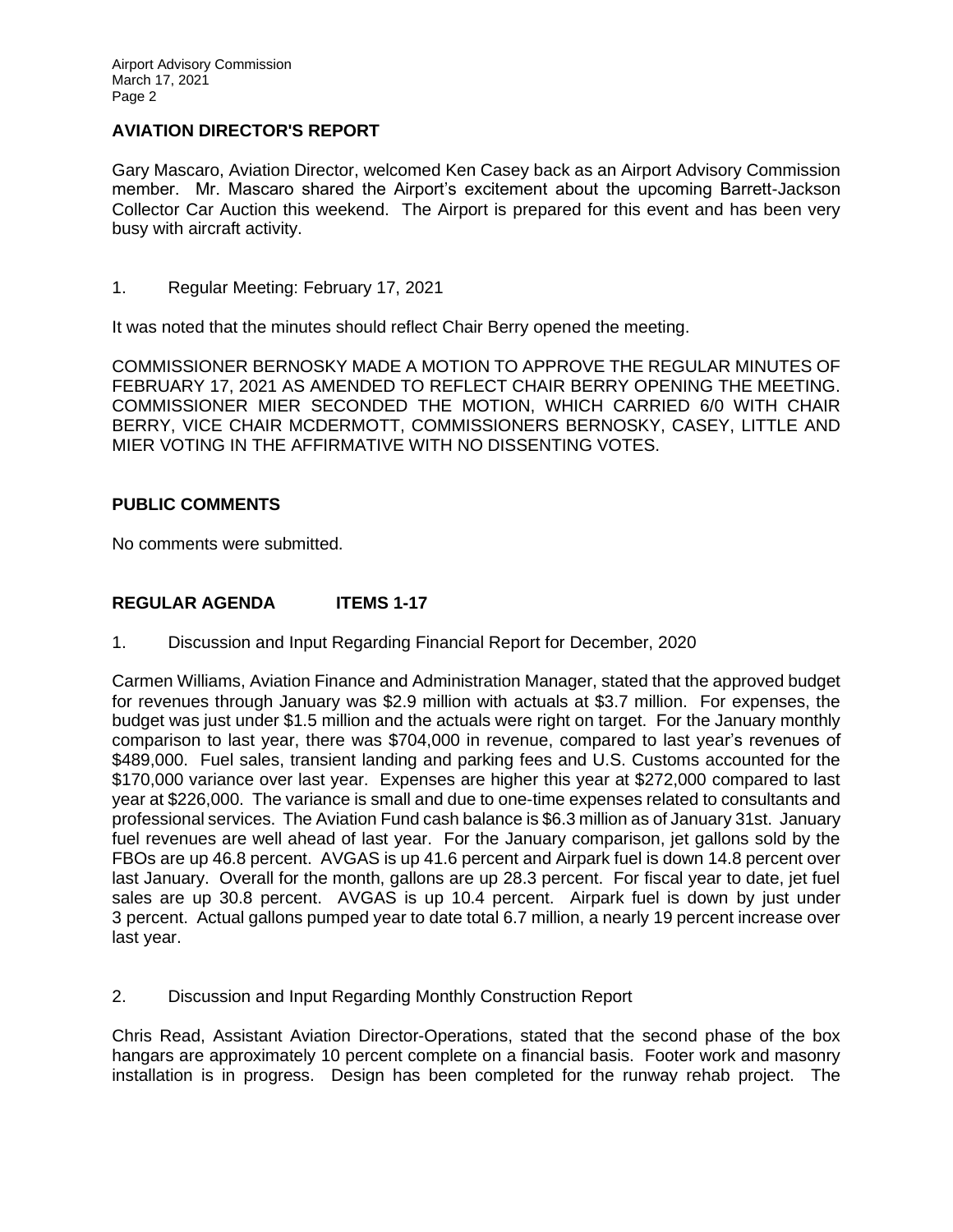construction manager at risk is acquiring bids at this time. It is hoped to have the GMP for the project in the next one to two weeks for submission to the FAA and project start in July.

## 3. Discussion and Input Regarding Monthly Operations Report

Mr. Read noted a decrease in operations this year compared to last year. The tower manager referenced rain days in February of this year as well as a couple of very windy days. These conditions halt flight training numbers. IFR counts are slightly down because the Barrett-Jackson event did not happen in January 2020 or in January 2021. There were only two alerts for the period. There were three enforcement actions. U.S. Customs continues to go well, with \$77,000 in revenues for the month, 140 uses and 42 U.S. visits. Revenues for this fiscal year are up over last year. Total uses were 140, compared to 126 for the month last year. Total uses fiscal year to date were 861 compared to 752 last year. There have been 10 PPRs so far this year.

4. Discussion and Input Regarding Public Outreach Programs and Planning Projects

Sarah Ferrara, Aviation Planning & Outreach Coordinator, stated that one voluntary curfew letter was issued for February. Staff continues to monitor property development projects through the planning department. For February, there were four projects listed within the Airport Influence Area. In terms of social media, staff continues to post items and photos. There was good feedback on the recent post about the Airport reporting gains in 2020 and being 3 of the 25 of the busiest private jet airports to experience gains. A listserv was recently issued to solicit feedback and provide a reminder about the U.S. Customs services. Staff is working on runway rehab outreach materials, including posters, banners and postcards. The Airport will be submitting the General Aviation Box Hangar project for consideration as an Airport Business Project of the Year.

5. Administrative Report from the Aviation Director or Designee Regarding the Status of Pending Aviation-Related Items.

Mr. Mascaro stated that adoption of Ordinance No. 4494 amending Chapter 5, Aviation, Section 5-101 was passed by Council on March 15, 2021. There are several items on the list of Aviationrelated items to the Planning Commission, Design Review Board or City Council, however there are only modest updates at this time. The People's Hangar is expected to move forward.

6. Discussion and Possible Action to Modify the Airport Advisory Commission Meeting Schedule and Commission Item Calendar

Mr. Mascaro discussed the purpose of the special meeting, which involves the runway construction contract award of \$12 million. Also covered will be the Airport's five-year financial plan for review and recommendation to City Council as well as a planning project.

COMMISSIONER MIER MADE A MOTION TO CANCEL THE APRIL 21, 2021 AIRPORT ADVISORY COMMISSION MEETING AND TO SCHEDULE A SPECIAL MEETING ON APRIL 7, 2021. COMMISSIONER BERNOSKY SECONDED THE MOTION, WHICH CARRIED 6/0 WITH CHAIR BERRY, VICE CHAIR MCDERMOTT, COMMISSIONERS BERNOSKY, CASEY, LITTLE AND MIER VOTING IN THE AFFIRMATIVE WITH NO DISSENTING VOTES.